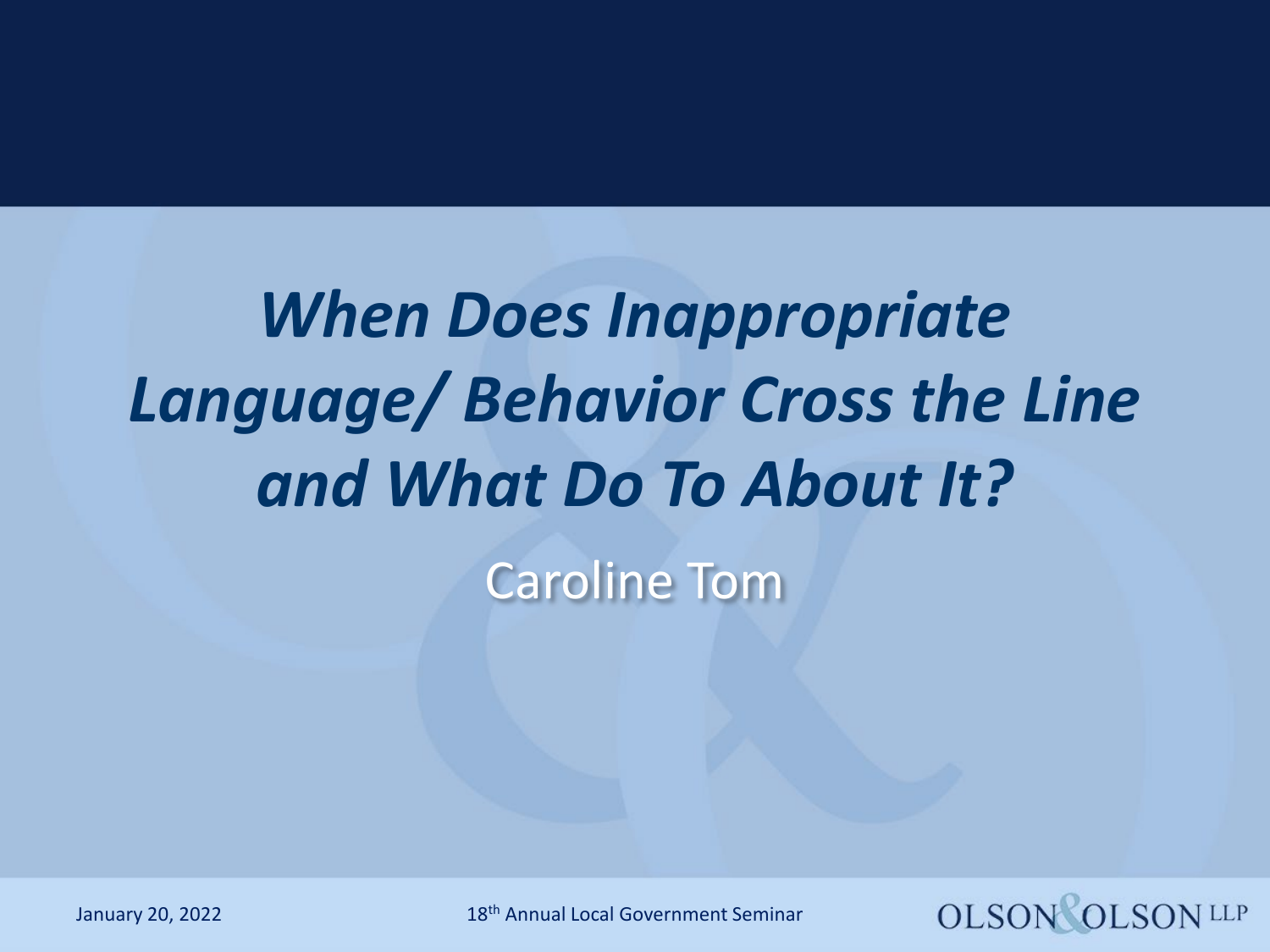## Inappropriate vs. Illegal

- Unwelcome conduct based on:
	- Age
	- Disability
	- Family and Medical Leave
	- Gender
	- Sexual orientation
	- Genetic information
	- National origin
	- Pregnancy status
	- Race
	- Religion





January 30, 2022 18th Annual Local Government Seminar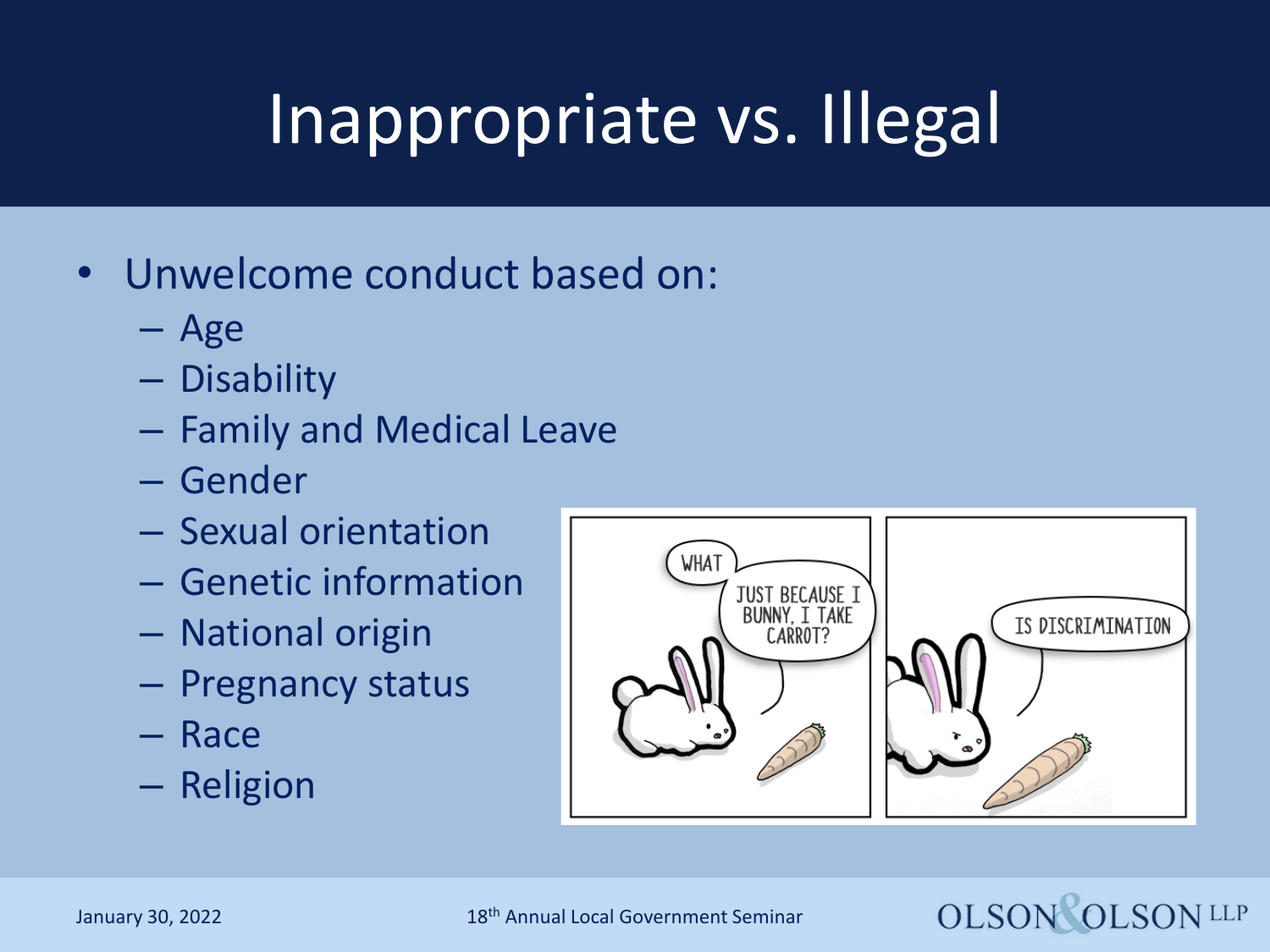### Federal Protections

- Title VII of the Civil Rights Act of 1964
- Age Discrimination in Employment Act of 1967
- Americans with Disabilities Act of 1990
- The Genetic Information Nondiscrimination Act of 2008



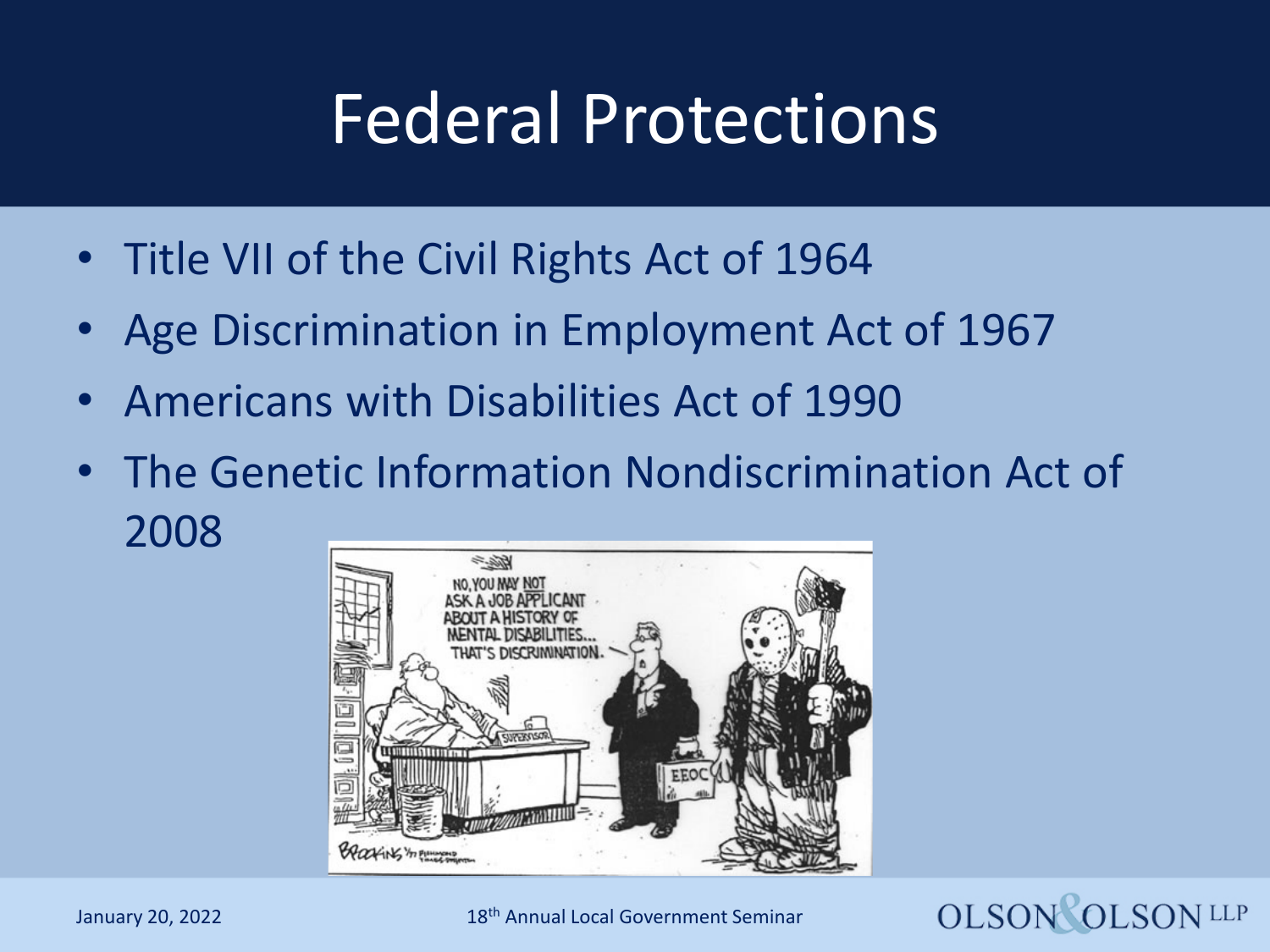### State Protections

Texas Commission on Human Rights Act (Chapter 21, Labor Code) To better execute federal anti-discrimination policies.





January 19 2017 13th Annual Local Government Seminar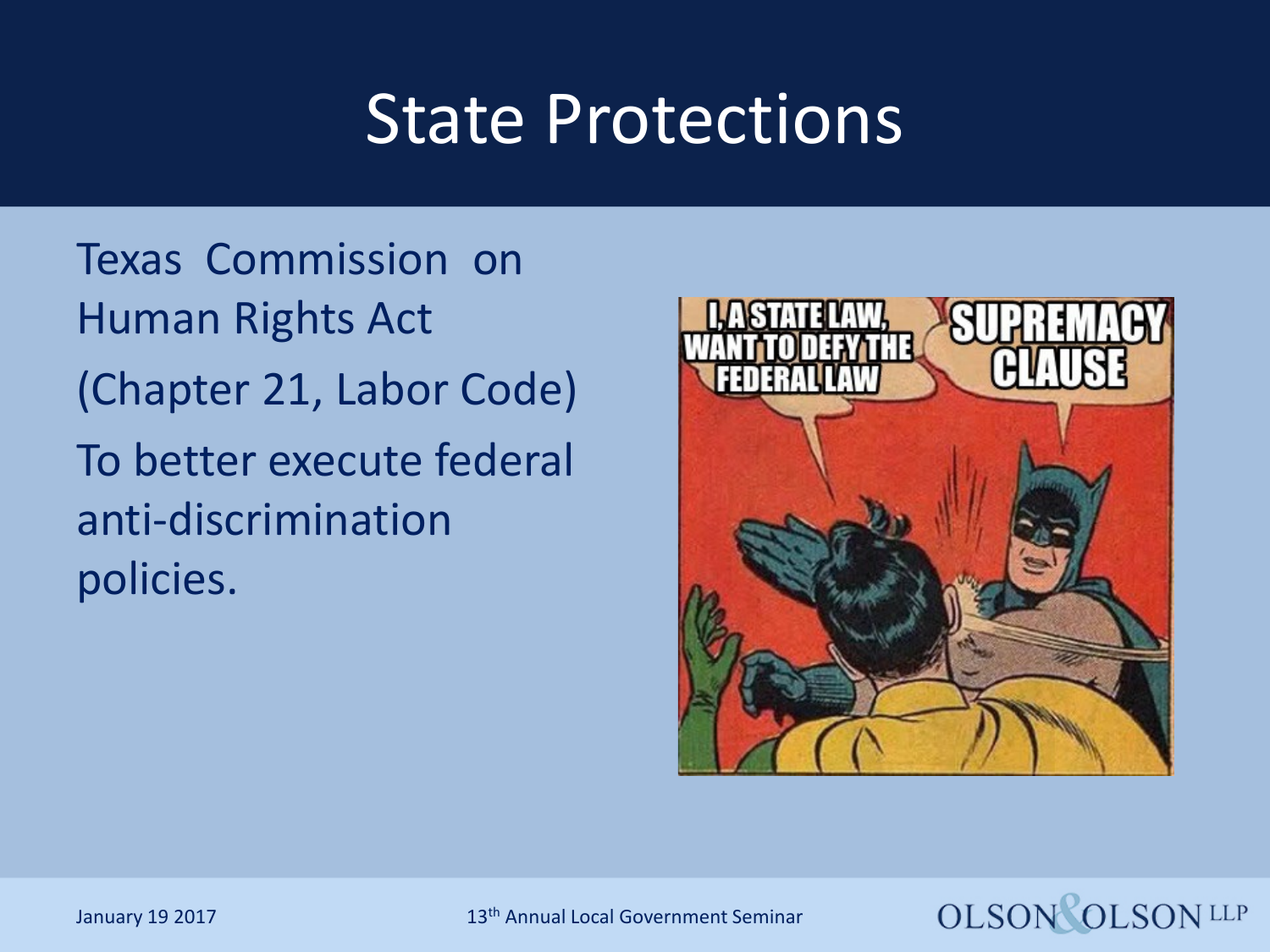## When does it cross the line?



- Enduring the offensive conduct becomes a condition of continued employment,
- The conduct is severe or pervasive enough to create a work environment that a reasonable person would consider intimidating, hostile, or abusive.

**OLSON OLSON LLP**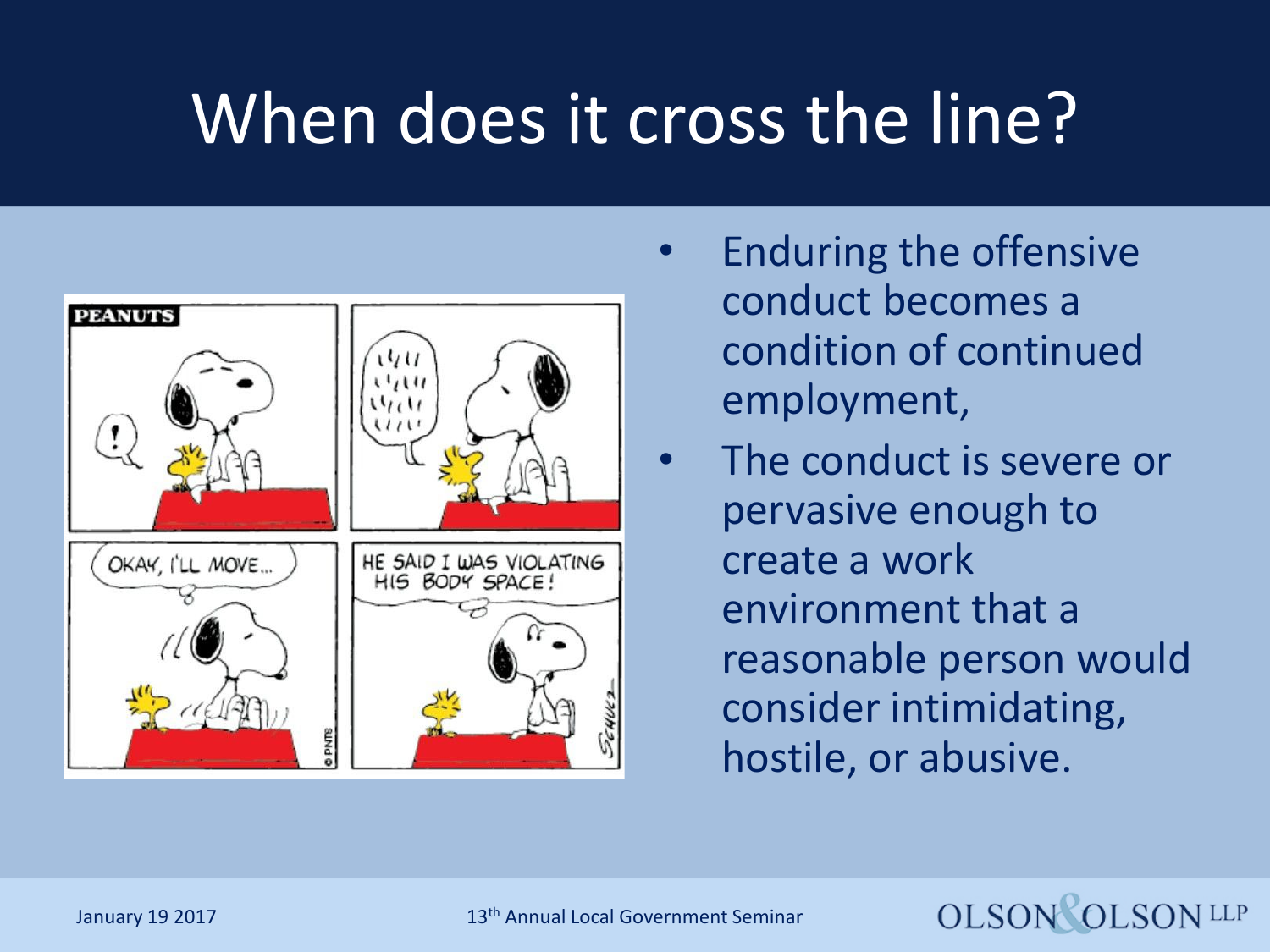## What to do?

- Protect your health and safety first.
- Speak to the harasser.
- Utilize internal employee resources.
- Document everything.
- Get legal help.



"Our tolerance is not zero, it's watch out below."



January 20, 2022 18th Annual Local Government Seminar